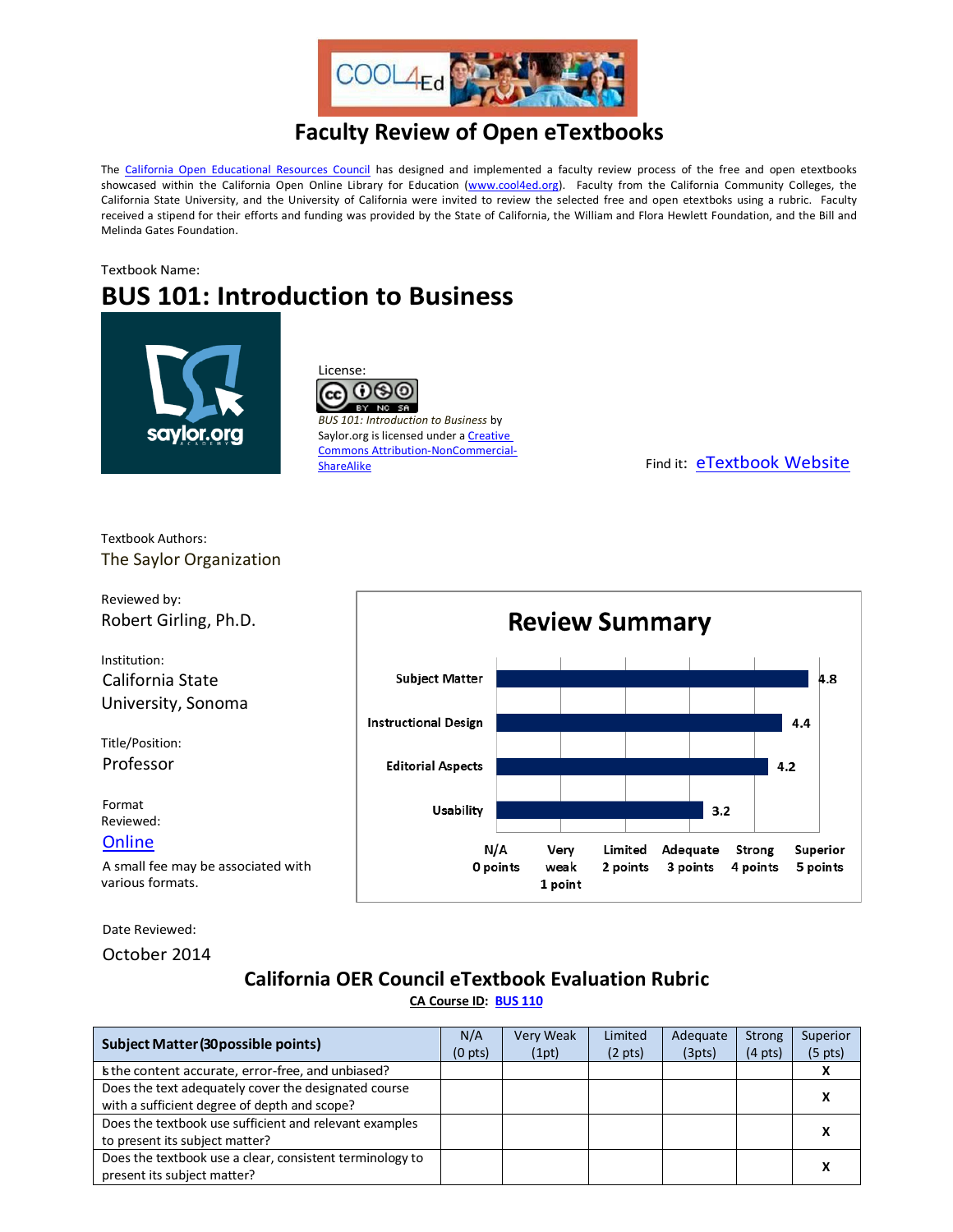| Does the textbook reflect current knowledge of the<br>subject matter?                                                                                                                                                                                          |  |  |  |
|----------------------------------------------------------------------------------------------------------------------------------------------------------------------------------------------------------------------------------------------------------------|--|--|--|
| Does the textbook present its subject matter in a<br>culturally sensitive manner? (e.g. Is the textbook free of<br>offensive and insensitive examples? Does it include<br>examples that are inclusive of a variety of races,<br>ethnicities, and backgrounds?) |  |  |  |

Total Points: 29 out of 30

Please provide comments on any aspect of the subject matter of this textbook:

• This textbook is an update to the Collins book (the first book reviewed). While it keeps her original text, it also provides more recent examples in all chapters.

| Instructional Design (35 possible points)                   | N/A<br>(0 <sub>pts</sub> ) | Very Weak<br>(1pt) | Limited<br>$(2 \text{ pts})$ | Adequate<br>(3pts) | Strong<br>$(4 \text{ pts})$ | Superior<br>$(5 \text{ pts})$ |
|-------------------------------------------------------------|----------------------------|--------------------|------------------------------|--------------------|-----------------------------|-------------------------------|
| Does the textbook present its subject materials at          |                            |                    |                              |                    |                             |                               |
| appropriate reading levels for undergrad use?               |                            |                    |                              |                    |                             |                               |
| Does the textbook reflect a consideration of different      |                            |                    |                              |                    | х                           |                               |
| learning styles? (e.g. visual, textual?)                    |                            |                    |                              |                    |                             |                               |
| Does the textbook present explicit learning outcomes        |                            |                    |                              |                    |                             |                               |
| aligned with the course and curriculum?                     |                            |                    |                              |                    |                             |                               |
| Is a coherent organization of the textbook evident to the   |                            |                    |                              |                    |                             |                               |
| reader/student?                                             |                            |                    |                              |                    |                             |                               |
| Does the textbook reflect best practices in the instruction |                            |                    |                              |                    | x                           |                               |
| of the designated course?                                   |                            |                    |                              |                    |                             |                               |
| Does the textbook contain sufficient effective ancillary    |                            |                    |                              |                    |                             |                               |
| materials? (e.g. test banks, individual and/or group        |                            |                    |                              |                    |                             |                               |
| activities or exercises, pedagogical apparatus, etc.)       |                            |                    |                              |                    |                             |                               |
| Is the textbook searchable?                                 |                            |                    |                              | x                  |                             |                               |

Total Points: 31 out of 35

Please provide comments on any aspect of the instructional design of this textbook:

• Textbook is well organized, very clear and provides well thought out problems and activities at the end of each section chapter.

| Editorial Aspects (25 possible points)                       | N/A<br>(0 <sub>pts</sub> ) | <b>Very Weak</b><br>(1pt) | Limited<br>$(2 \text{ pts})$ | Adequate<br>(3pts) | <b>Strong</b><br>$(4 \text{ pts})$ | <b>Superior</b><br>$(5 \text{ pts})$ |
|--------------------------------------------------------------|----------------------------|---------------------------|------------------------------|--------------------|------------------------------------|--------------------------------------|
| Is the language of the textbook free of grammatical,         |                            |                           |                              |                    | X                                  |                                      |
| spelling, usage, and typographical errors?                   |                            |                           |                              |                    |                                    |                                      |
| Is the textbook written in a clear, engaging style?          |                            |                           |                              |                    |                                    | x                                    |
| Does the textbook adhere to effective principles of          |                            |                           |                              |                    |                                    |                                      |
| design? (e.g. are pages latid0out and organized to be        |                            |                           |                              |                    |                                    | х                                    |
| clear and visually engaging and effective? Are colors,       |                            |                           |                              |                    |                                    |                                      |
| font, and typography consistent and unified?)                |                            |                           |                              |                    |                                    |                                      |
| Does the textbook include conventional editorial             |                            |                           |                              |                    |                                    |                                      |
| features? (e.g. a table of contents, glossary, citations and |                            |                           |                              | X                  |                                    |                                      |
| further references)                                          |                            |                           |                              |                    |                                    |                                      |
| How effective are multimedia elements of the textbook?       |                            |                           |                              |                    | x                                  |                                      |
| (e.g. graphics, animations, audio)                           |                            |                           |                              |                    |                                    |                                      |
| Total Points: 21 out of 25                                   |                            |                           |                              |                    |                                    |                                      |

Please provide comments on any editorial aspect of this textbook:

• The textbook was engaging and easy to read; perfect for any introduction to business student. When downloaded into pdf it started with Chapter 1 and ended with the last Chapter with no forward or table of contents which would have been helpful.

| Usability (25 possible points)                           |  | <b>Very Weak</b> | Limited           | Adequate | <b>Strong</b>     | Superior          |
|----------------------------------------------------------|--|------------------|-------------------|----------|-------------------|-------------------|
|                                                          |  | (1pt)            | $(2 \text{ pts})$ | (3pts)   | $(4 \text{ pts})$ | $(5 \text{ pts})$ |
| Is the textbook compatible with standard and commonly    |  |                  |                   |          |                   |                   |
| available hardware/software in college/university campus |  |                  |                   |          | x                 |                   |
| student computer labs?                                   |  |                  |                   |          |                   |                   |
| Is the textbook accessible in a variety of different     |  |                  |                   | x        |                   |                   |
| electronic formats? (e.g. .txt, .pdf, .epub, etc.)       |  |                  |                   |          |                   |                   |
| Can the textbook be printed easily?                      |  |                  |                   |          | x                 |                   |
| Does the user interface implicitly inform the reader how |  |                  | х                 |          |                   |                   |
| to interact with and navigate the textbook?              |  |                  |                   |          |                   |                   |
| How easily can the textbook be annotated by students     |  |                  |                   |          |                   |                   |
| and instructors?                                         |  |                  |                   | х        |                   |                   |